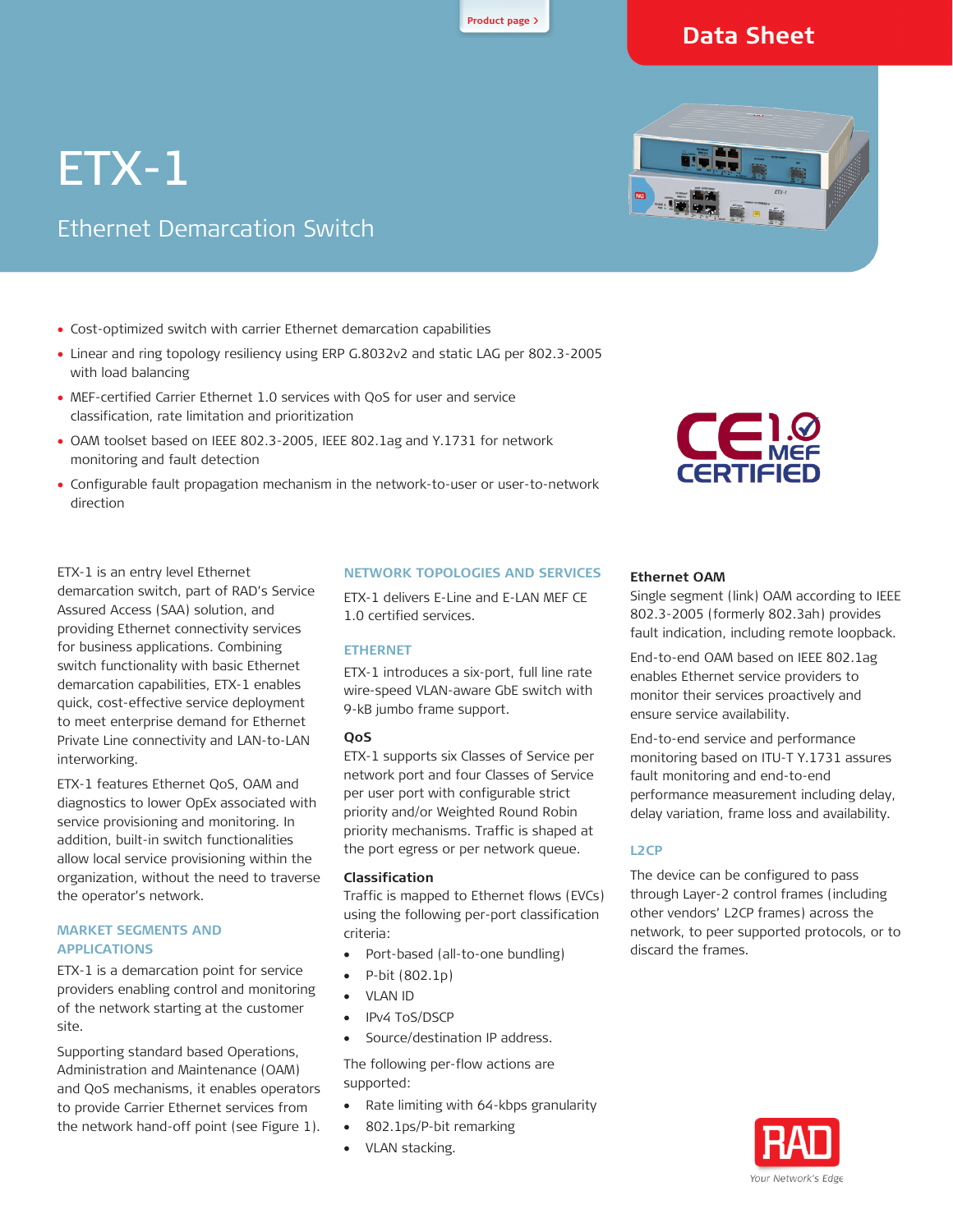#### **RESILIENCY**

#### **Protection**

Link aggregation (LAG) based on 802.3- 2005 with load balancing algorithm and configurable hashing mechanism ensures Ethernet interface protection.

Ethernet ring protection switching per ITU-T G.8032 v2 allows the device to act as a node in an Ethernet ring, achieving 50 msec restoration time in case of link failure.

Rapid Spanning Tree Protocol (RSTP) per IEEE 802.1w allows the device to activate a redundant path in case of failure on the traffic route, as well as prevent Ethernet loops.

#### **Dying Gasp**

ETX-1 reports power failures to defined network management stations by sending an IEEE 802.3-2005 message or SNMP trap, for quick discovery and recovery from outage events.

#### **Fault Propagation**

The unit features a user-configurable fault propagation mechanism in the network-to-user or user-to-network direction.

When a link failure is detected or OAM failure received, ETX-1 shuts down the affected user port or forwards the OAM failure message towards the network. The fault propagation mechanism enables routers and switches connected to both ends of the link to reroute the traffic to the redundancy path.

#### **TIMING AND SYNCHRONIZATION**

The Synchronous Ethernet (Sync-E) clock recovered via the network port can be used as a timing reference by the devices connected to the ETX-1 user ports. The Sync-E option requires dedicated hardware.

#### **MANAGEMENT AND SECURITY**

#### **Management**

The unit can be managed using the following ports and applications:

- Local out-of-band management access via a dedicated serial management port (mini-USB).
- Remote inband management via the network ports, or out-of-band via dedicated Ethernet port, using Telnet or RADview, RAD's SNMP-based network management system.

#### **Command Line Interface**

Databases and scripts of commonly used commands can be easily created and applied to multiple units using command line interface.

#### **Security**

The following security protocols ensure client server communication privacy and correct user authentication:

- SNMPv3
- RADIUS (client authentication)
- TACACS+ (client authentication and accounting)
- SSH for secure shell communication session
- SFTP for secure file transfer.

#### **ARCHITECTURE**

A hardened option is available for metal enclosure.



## **Applications**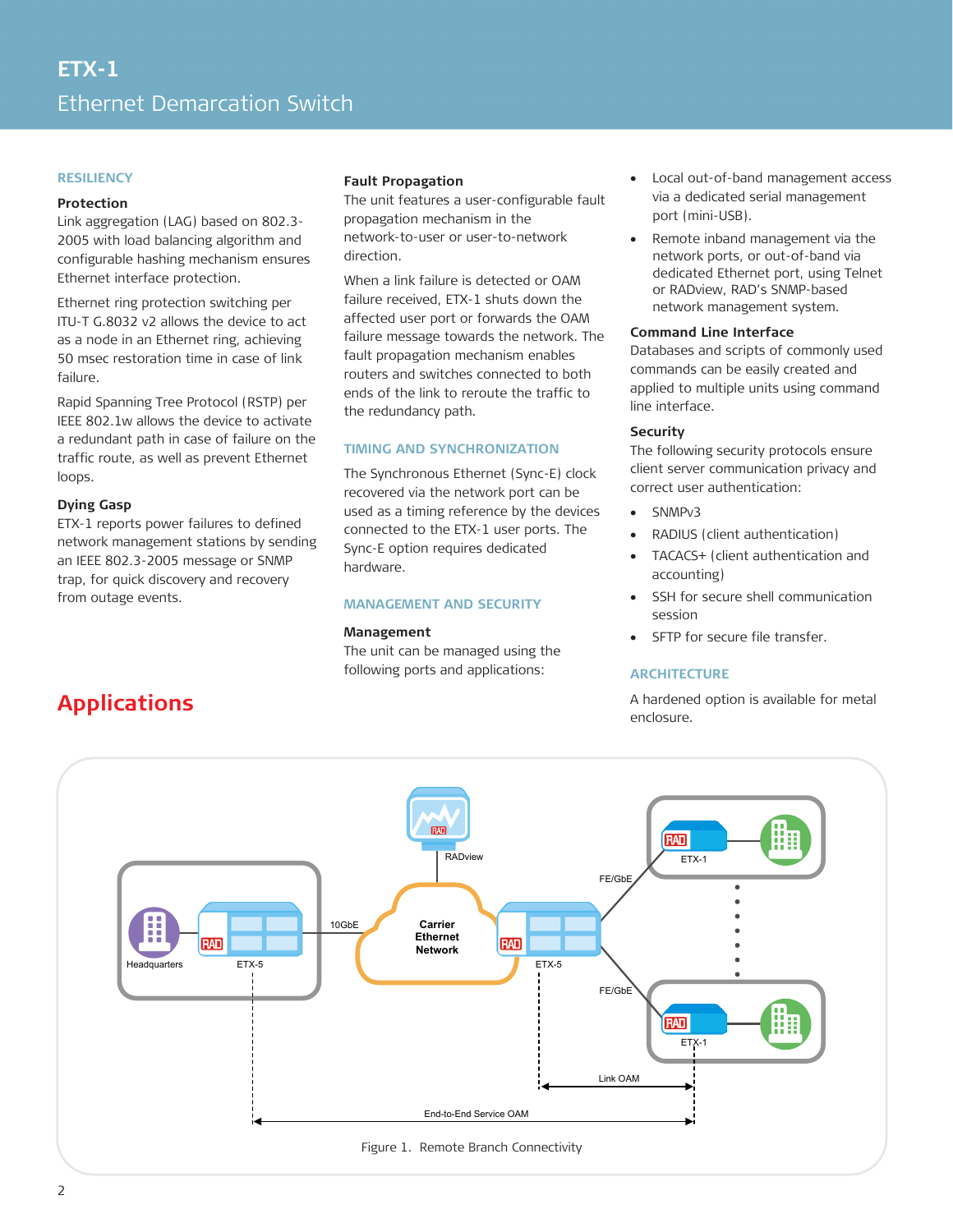## **Specifications**

#### **ETHERNET NETWORK INTERFACE**

#### **Number of Ports**  $\overline{2}$

**Type**

Fiber optic: Fast Ethernet (100BaseFx, 100BaseLX10, 100BaseBx10), SFP-based Gigabit Ethernet (1000BaseSx, 1000BaseLX10, 1000BaseBx10), SFP-based Copper: 10/100/1000BaseT

#### **Connector**

SFP slot or RJ-45

ETX-1 can be ordered with low-cost MiRICi SFPs for packet over PDH and SDH applications.

#### **SFP Transceivers**

For full details, see the SFP Transceivers data sheet at [www.rad.com](http://www.rad.com/)

Note: It is strongly recommended to order this device with *original RAD SFPs installed*. This will ensure that prior to shipping, RAD has performed comprehensive functional quality tests on the entire assembled unit, including the SFP devices. RAD cannot guarantee full compliance to product specifications for units using non-RAD SFPs.

#### **USER INTERFACE**

**Number of Ports** 4

**Type** 10/100/1000BaseT UTP port

**Connector** RJ-45

#### **INTERNAL BRIDGE**

**Compliance** IEEE 802.3, 802.3u, 802.1D, 802.1Q, 802.1p, IEEE 802.1w

**MAC Address Table Size** Up to 2K learned addresses 64 static addresses

**Max Frame Size** 9 kB

**Operation Mode** VLAN-aware with traffic classification to flows Filtering and forwarding Transparent or filtered

**Scheduling:** Strict priority WRR Strict priority+WRR

#### *12B***MANAGEMENT**

**Ethernet Management Port** Type: 10/100BaseT

Connector: RJ-45

#### **Control Port**

Interface: V.24/RS232, 8 data bits, 1 stop bit, no parity, no flow control

Connector: Mini-USB

Baud rate: 9600 (default), 19200, 38400, 57600 or 115200 bps

**Routing for Management** Dual-stack IPv4 and IPv6

#### *13B***GENERAL**

## **Compliance**

IEEE 802.3, 802.1d, 802.1q, 802.1p, 802.1ax, 802.1ad, 802.3-2005, 802.1ag, 802.3ah,Y.1731, G.8032v2

**Indicators**

PWR (green): Power status ALARM/TEST (red): Alarm/test status LNK (green): Ethernet link status

ACT (yellow): Ethernet activity status

#### **Physical**

Metal enclosure: Height: 43.7 mm Width: 215 mm (8.5 in) Depth: 300 mm (6.7 in) Weight: 0.7 kg (1.5 lb)

Plastic enclosure: Height: 43.7 mm (1.7 in) Width: 217 mm (8.5 in) Depth: 170 mm (6.7 in) Weight: 0.5 kg (1.1 lb)

**Environment** Temperature: ETX-1: 0 to 50°C (32 to 122°F) ETX-1/H: -20 to 65°C (-4 to 149°F)

Humidity: Up to 90%, non-condensing

#### **Power**

5.5W

External AC power supply: Input: 100–240 VAC ±10%; 50/60 Hz ±3Hz Output voltage range: 12 VDC ±10% Max output current: 1A Line regulation less than 3% Internal AC power supply: Input: 100–230 VAC ±10%, 47–63 Hz Internal DC power supply: Input: 48 VDC, nominal (36–60 VDC) Internal WR power supply: Input: 48 VDC, 110-220 VAC **Maximum Power Consumption**